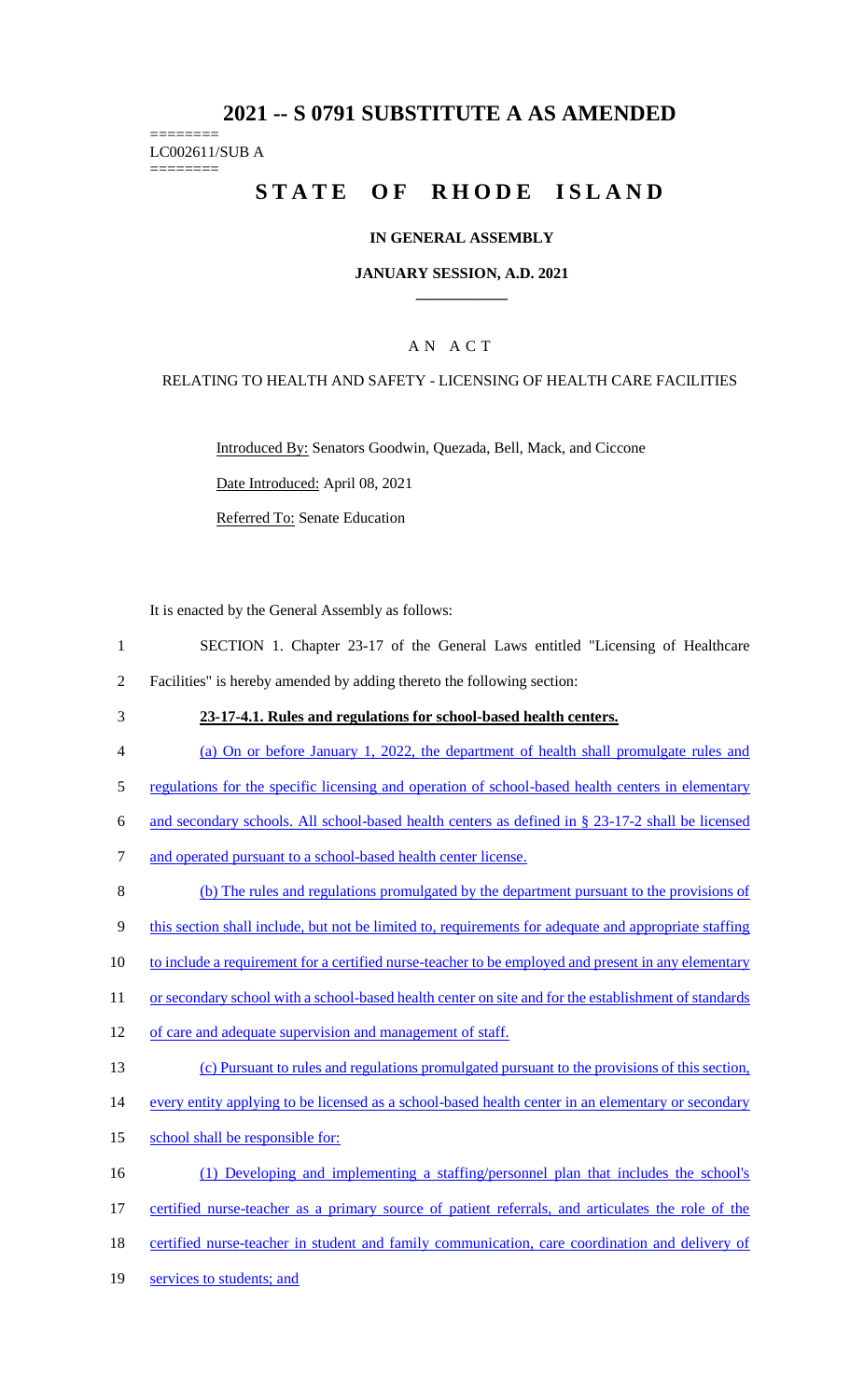- (2) Submitting for review by the department of health, any written agreements, memoranda
- 2 of understanding and/or other terms and conditions agreed to between the health care facility or the
- entity operating the health care facility and the school district and/or collective bargaining agent.
- (d) The department shall not issue licenses for school-based health centers or any other
- health care facilities to be located in elementary or secondary schools until rules and regulations
- are promulgated pursuant to the provisions of this section.
- 
- SECTION 2. Section 23-17-2 of the General Laws in Chapter 23-17 entitled "Licensing of
- Healthcare Facilities" is hereby amended to read as follows:
- **23-17-2. Definitions.**

As used in this chapter:

 (1) "Affiliate" means a legal entity that is in control of, is controlled by, or is in common control with another legal entity.

 (2) "Alzheimer's dementia special-care unit or program" means a distinct living environment within a nursing facility that has been physically adapted to accommodate the particular needs and behaviors of those with dementia. The unit provides increased staffing; therapeutic activities designed specifically for those with dementia; and trains its staff on an ongoing basis on the effective management of the physical and behavioral problems of those with dementia. The residents of the unit/program have had a standard, medical-diagnostic evaluation and have been determined to have a diagnosis of Alzheimer's dementia or another dementia.

 (3) "Certified nurse-teacher" means those personnel certified by the department of elementary and secondary education and employed pursuant to the provisions of §§ 16-21-7 and  $22 \frac{16-21-8.}{2}$ 

23  $(3)(4)(i)$  "Change in operator" means a transfer by the governing body or operator of a healthcare facility to any other person (excluding delegations of authority to the medical or

administrative staff of the facility) of the governing body's authority to:

(A) Hire or fire the chief executive officer of the healthcare facility;

(B) Maintain and control the books and records of the healthcare facility;

(C) Dispose of assets and incur liabilities on behalf of the healthcare facility; or

(D) Adopt and enforce policies regarding operation of the healthcare facility.

(ii) This definition is not applicable to circumstances wherein the governing body of a

healthcare facility retains the immediate authority and jurisdiction over the activities enumerated

32 in subdivisions  $(3)(i)(A) - (3)(i)(D)$ .

- 33  $(4)(5)$  "Change in owner" means:
- (i) In the case of a healthcare facility that is a partnership, the removal, addition, or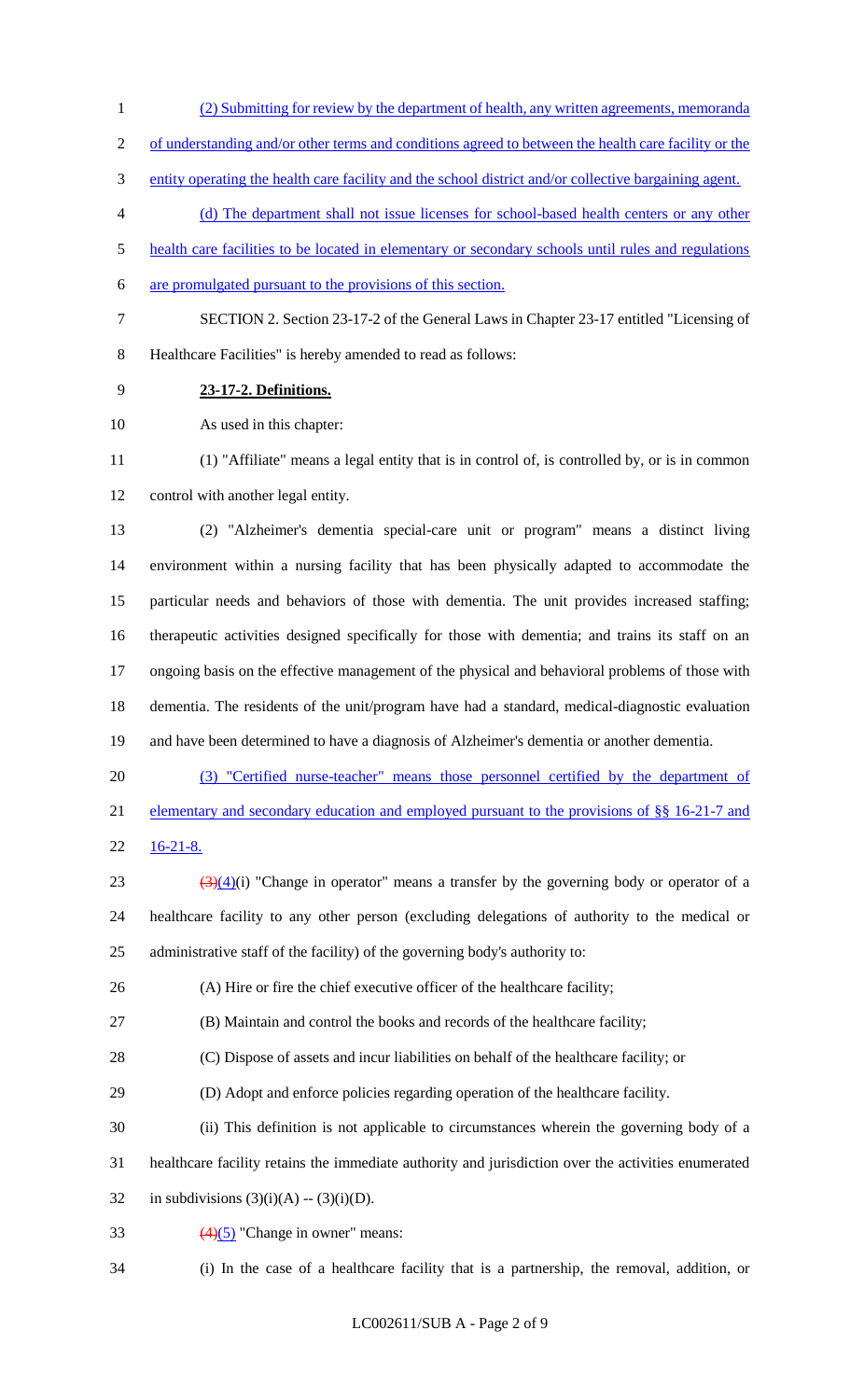substitution of a partner that results in a new partner acquiring a controlling interest in the

partnership;

 (ii) In the case of a healthcare facility that is an unincorporated, solo proprietorship, the transfer of the title and property to another person;

(iii) In the case of a healthcare facility that is a corporation:

(A) A sale, lease exchange, or other disposition of all, or substantially all, of the property

and assets of the corporation; or

(B) A merger of the corporation into another corporation; or

- (C) The consolidation or two (2) or more corporations, resulting in the creation of a new corporation; or
- (D) In the case of a healthcare facility that is a business corporation, any transfer of corporate stock that results in a new person acquiring a controlling interest in the corporation; or
- (E) In the case of a healthcare facility that is a nonbusiness corporation, any change in membership that results in a new person acquiring a controlling vote in the corporation.
- 15  $\left( \frac{5}{6} \right)$  "Clinician" means a physician licensed under chapter 37 of title 5; a nurse licensed under chapter 34 of title 5; a psychologist licensed under chapter 44 of title 5; a social worker licensed under chapter 39.1 of title 5; a physical therapist licensed under chapter 40 of title 5; and a speech language pathologist or audiologist licensed under chapter 48 of title 5.

19  $\left(\frac{6}{7}\right)$  "Director" means the director of the Rhode Island state department of health.

 $(7)(8)$  "Freestanding emergency-care facility" means an establishment, place, or facility that may be a public or private organization, structurally distinct and separate from a hospital; staffed, equipped, and operated to provide prompt, emergency medical care. For the purposes of this chapter, "emergency medical care" means services provided for a medical condition or behavioral-health condition that is manifested by symptoms of sufficient severity that, in the absence of immediate medical attention, could result in harm to the person or others; serious impairment to bodily functions; serious dysfunction of any bodily organ or part; or development or continuance of severe pain.

28 (8)(9) "Healthcare facility" means any institutional health-service provider, facility, or institution, place, building, agency, or portion thereof, whether a partnership or corporation, whether public or private, whether organized for profit or not, used, operated, or engaged in providing healthcare services, including, but not limited to: hospitals; nursing facilities; home nursing-care provider (which shall include skilled nursing services and may also include activities allowed as a home-care provider or as a nursing service agency); home-care provider (which may include services such as personal care or homemaker services); rehabilitation centers; kidney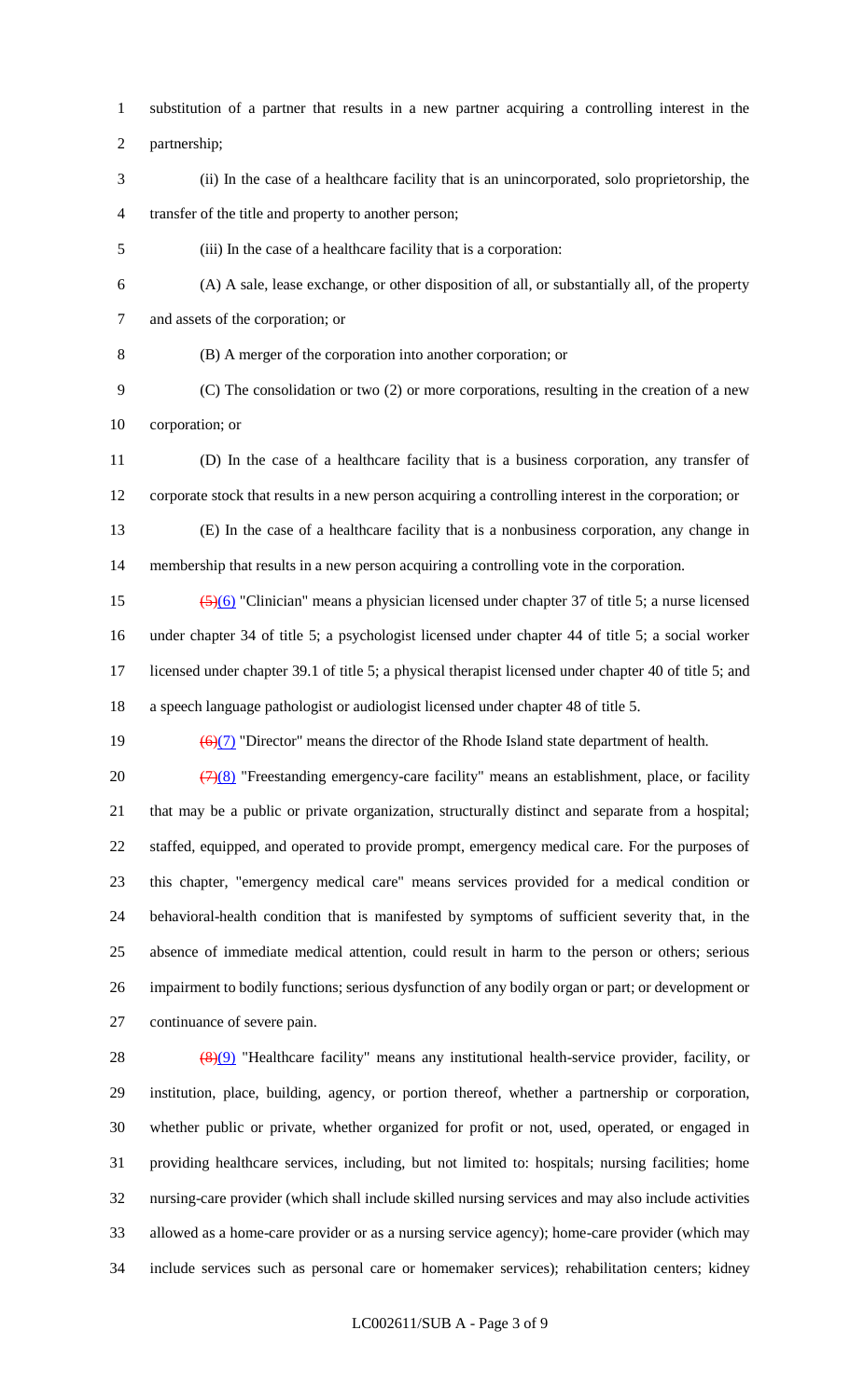disease treatment centers; health maintenance organizations; freestanding emergency-care facilities as defined in this section, and facilities providing surgical treatment to patients not requiring hospitalization (surgi-centers); hospice care, and physician ambulatory-surgery centers and podiatry ambulatory-surgery centers providing surgical treatment. The term "health-care facility" also includes organized ambulatory-care facilities that are not part of a hospital but that are organized and operated to provide healthcare services to outpatients, such as: central-services facilities serving more than one healthcare facility or healthcare provider; treatment centers; diagnostic centers; outpatient clinics; infirmaries and health centers; school-based health centers, and neighborhood health centers. The term "healthcare facility" also includes a mobile, health- screening vehicle as defined in this section. The term "healthcare facility" shall not apply to organized, ambulatory-care facilities owned and operated by professional service corporations as defined in chapter 5.1 of title 7, as amended (the "professional service corporation law"), or to a practitioner's (physician, dentist, or other healthcare provider) office or group of practitioners' offices (whether owned and/or operated by a hospital or an affiliate of a hospital or an individual practitioner, alone or as a member of a partnership, professional service corporation, organization, or association); provided, however, notwithstanding any other provision herein or in the general laws, any hospital or any affiliate of a hospital that owns and/or operates a practitioner's office shall ensure that such practitioner's office complies with licensing or accreditation requirements that may be applicable to the practitioner's office. Individual categories of healthcare facilities shall be defined in rules and regulations promulgated by the licensing agency with the advice of the health services council. Rules and regulations concerning hospice care shall be promulgated with regard to the "Standards of a Hospice Program of Care," promulgated by the National Hospice Organization. Any provider of hospice care who provides hospice care without charge shall be exempt from the licensing provisions of this chapter but shall meet the "Standards of a Hospice Program of Care." Facilities licensed by the department of behavioral healthcare, developmental disabilities and hospitals and the department of human services, and clinical laboratories licensed in accordance with chapter 16.2 of this title, as well as Christian Science institutions (also known as Christian Science Nursing Facilities) listed and certified by the Commission for Accreditation of Christian Science Nursing Organizations/Facilities, Inc. shall not be considered health-care facilities for purposes of this chapter.

 $\left(\frac{9}{10}\right)$  "Homemaker," or however else called, means a trained, non-professional worker who performs related housekeeping services in the home for the sick, disabled, dependent, or infirm, and as further defined by regulation; the director shall establish criteria for training.

 $\frac{(10)(11)}{10}$  "Hospital" means a person or governmental entity licensed in accordance with this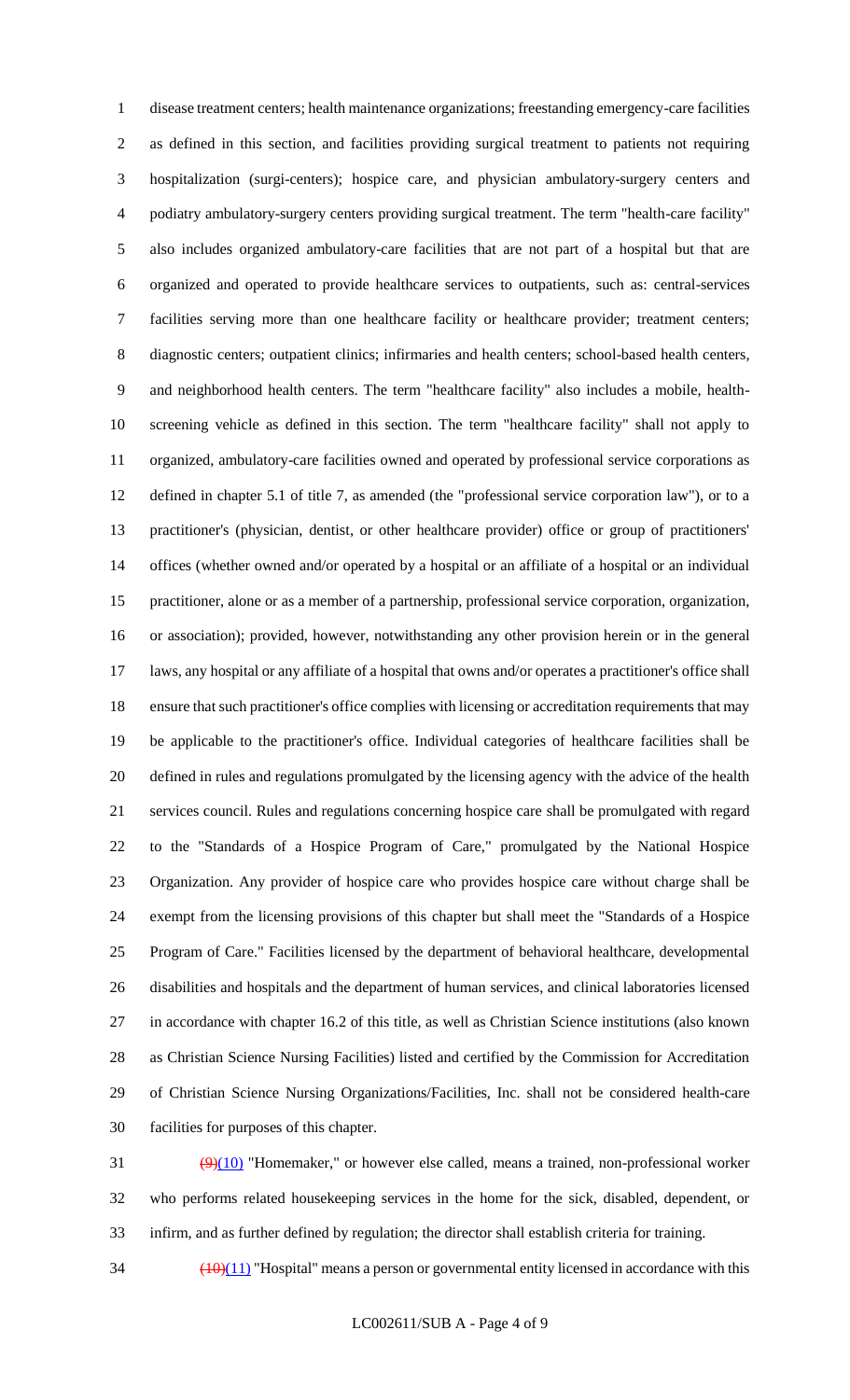chapter to establish, maintain, and operate a hospital.

2 (11)(12) "Licensing agency" means the Rhode Island state department of health. (12)(13) "Medical services" means any professional services and supplies rendered by, or under the direction of, persons duly licensed under the laws of this state to practice medicine, surgery, or podiatry that may be specified by any medical service plan. Medical service shall not be construed to include hospital services.

 (13)(14) "Mobile, health-screening vehicle" means a mobile vehicle, van, or trailer that delivers primary and preventive healthcare screening services, and:

 (i) Does not maintain active contracts or arrangements with any health insurer subject to regulation under chapter 20 or 42 of title 27;

 (ii) Does not maintain active contracts or arrangements with another licensed healthcare facility as that term is defined within this section; and

(iii) Does not provide medical services free of charge.

14 (14)(15) "Non-English speaker" means a person who cannot speak or understand, or has difficulty in speaking or understanding, the English language, because he/she uses only, or primarily, a spoken language other than English, and/or a person who uses a sign language and requires the use of a sign-language interpreter to facilitate communication.

 (15)(16) "Person" means any individual, trust or estate, partnership, corporation (including associations, joint stock companies, and insurance companies), state, or political subdivision or instrumentality of a state.

 $\left(\frac{(16)(17)}{2}\right)$  "Physician ambulatory-surgery center" means an office, or portion of an office, that is utilized for the purpose of furnishing surgical services to the owner and/or operator's own patients on an ambulatory basis, and shall include both single-practice, physician ambulatory- surgery centers and multi-practice, physician ambulatory-surgery centers. A "single-practice, physician ambulatory-surgery center" is a physician ambulatory center owned and/or operated by a physician-controlled professional service corporation as defined in chapter 5.1 of title 7 (the "professional service corporation law"), or a physician-controlled limited-liability company (as defined in chapter 16 of title 7 (the "limited liability company act")) in which no physician is an officer, shareholder, director, or employee of any other corporation engaged in the practice of the same profession, or a private physician's office (whether owned and/or operated by an individual practitioner, alone or as a member of a partnership, professional service corporation, limited- liability company, organization, or association). A "multi-practice, physician ambulatory-surgery center" is a physician ambulatory-surgery center owned and/or operated by a physician-controlled professional service corporation (as defined in the professional service corporation law) or a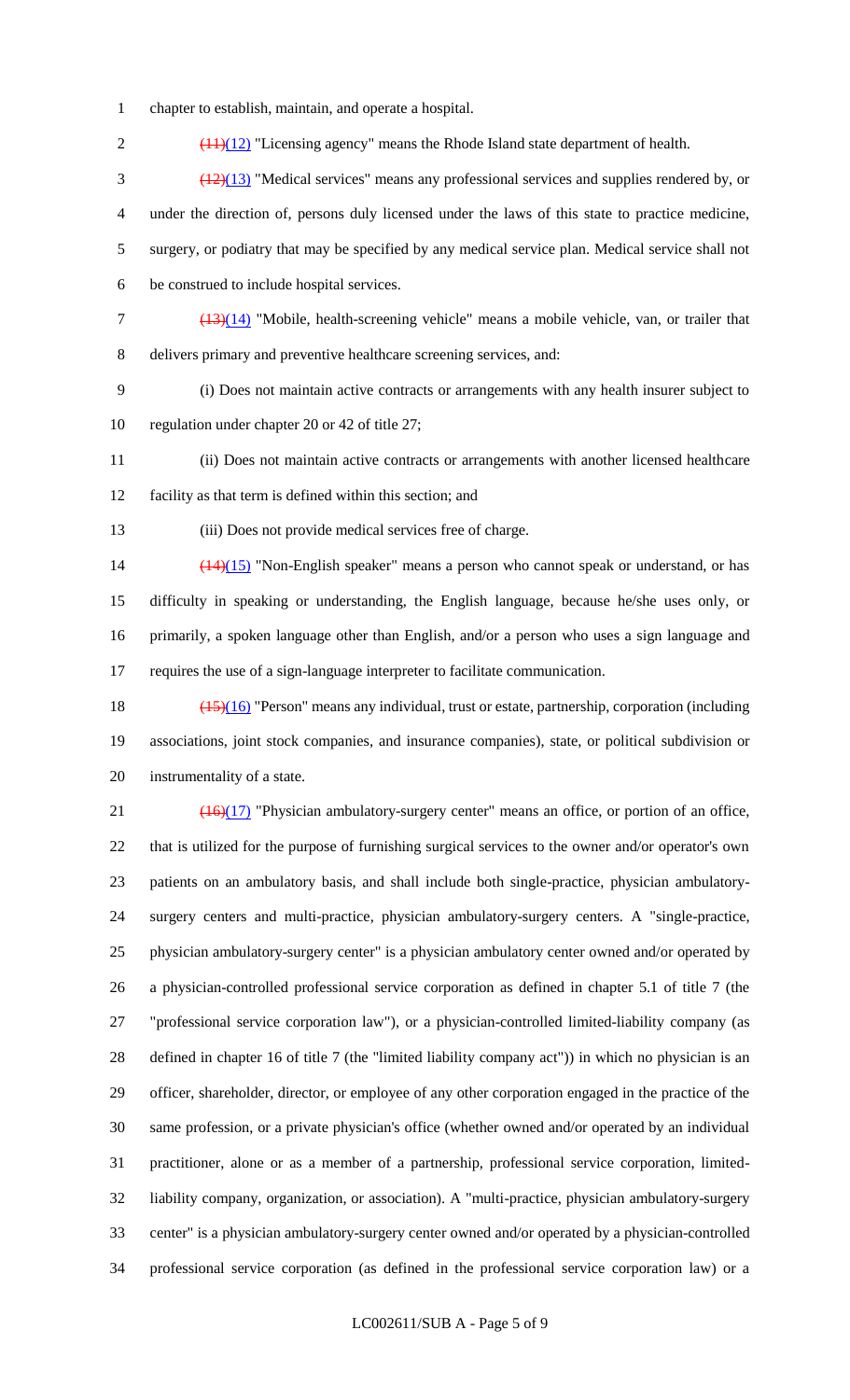physician-controlled limited-liability company (as defined in the limited liability company act) in which a physician is also an officer, shareholder, director, or employee of another corporation engaged in the practice of the same profession, or a group of physicians' offices (whether owned and/or operated by an individual practitioner, alone or as a member of a partnership, professional service corporation, limited-liability company, organization, or association).

 $\frac{(17)(18)}{20}$  "Podiatry ambulatory-surgery center" means an office or portion of an office that is utilized for the purpose of furnishing surgical services to the owner and/or operator's own patients on an ambulatory basis, and shall include both single-practice, podiatry ambulatory-surgery centers and multi-practice podiatry ambulatory-surgery centers. A "single-practice podiatry ambulatory- surgery center" is a podiatry ambulatory center owned and/or operated by a podiatrist-controlled professional service corporation (as defined in chapter 5.1 of title 7 (the "professional service corporation law")), or a podiatrist-controlled limited-liability company (as defined in chapter 16 of title 7 (the "limited liability company act")) in which no podiatrist is an officer, shareholder, director, or employee of any other corporation engaged in the practice of the same profession, or a private podiatrist's office (whether owned and/or operated by an individual practitioner, alone or as a member of a partnership, professional service corporation, limited-liability company, organization, or association). A "multi-practice, podiatry ambulatory-surgery center" is a podiatry ambulatory-surgery center owned and/or operated by a podiatry-controlled professional service corporation (as defined in the professional service corporation law) or a podiatry-controlled, limited-liability company (as defined in the limited liability company act) in which a podiatrist is also an officer, shareholder, director, or employee of another corporation engaged in the practice of the same profession, or a group of podiatrists' offices (whether owned and/or operated by a an individual practitioner, alone or as a member of a partnership, professional service corporation, limited-liability company, organization, or association).

 (18)(19) "Qualified interpreter" means a person who, through experience and/or training, is able to translate a particular foreign language into English, with the exception of sign-language interpreters who must be licensed in accordance with chapter 71 of title 5.

28 (19)(20) "Qualified sign-language interpreter" means one who has been licensed in accordance with the provisions of chapter 71 of title 5.

 (20)(21) "School-based health center" means a facility located in an elementary or 31 secondary school <u>licensed as a school-based health center</u> that delivers primary and/or preventive

32 healthcare services to individuals to include, but not be limited to, to students on site.

 SECTION 3. Sections 16-21-7 and 16-21-8 of the General Laws in Chapter 16-21 entitled "Health and Safety of Pupils" are hereby amended to read as follows: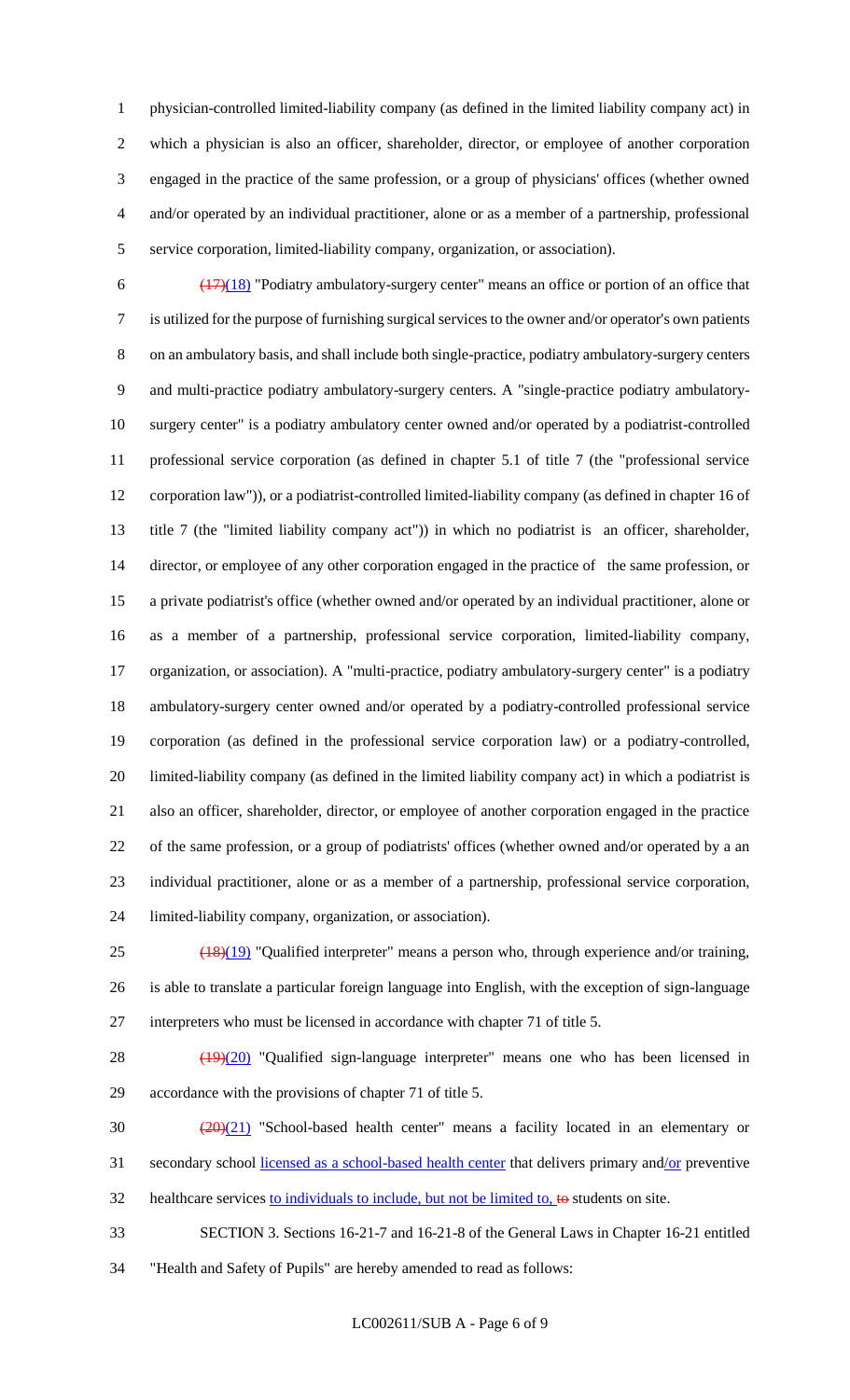# **16-21-7. School health.**

 (a) All schools that are approved for the purpose of §§ 16-19-1 and 16-19-2 shall have a school health program that shall be approved by the state director of the department of health and the commissioner of elementary and secondary education or the commissioner of higher education, as appropriate. The program shall provide for the organized direction and supervision of a healthful 6 school environment, health education, and services. The program shall include and provide, within 7 and consistent with existing school facilities, for the administration of nursing care by certified nurse teachers, as defined in § 16-21-8, as shall be requested, in writing, by the attending physician of any student and authorized, in writing, by the parent or legal guardian of the student. No instruction in the characteristics, symptoms, and the treatment of disease shall be given to any child whose parent or guardian shall present a written statement signed by them stating that the instructions should not be given the child because of religious beliefs.

(b) [Deleted by P.L. 2016, ch. 529, § 1].

 (c) All Rhode Island elementary, middle, and high schools that sell or distribute competitive foods and beverages on the school campus during the school day shall be required to offer only healthy foods and beverages as set forth by the United States Department of Agriculture under the Healthy, Hunger-Free Kids Act of 2010, Pub. L. No. 111-296, 42 U.S.C. § 1758 et seq., and federal regulations implementing the act promulgated pursuant to the provisions of 42 U.S.C. § 1779(b). Provided, the Rhode Island board of education or local school committees may adopt more restrictive policies than the ones referenced herein.

 (d) Schools may permit the sale of beverages and snacks that do not comply with subsection (c) as part of school fundraising in any of the following circumstances:

(1) The sale of those items takes place off and away from the school campus.

 (2) The sale of those items takes place after the end of the school day as defined in 25 subsection  $(g)$ .

 (3) Career and technical schools with culinary arts or food-service programs may request an exemption from the department of elementary and secondary education to enable the limited sale of non-compliant snacks and beverages that have been prepared by culinary students as part of their curriculum. No specially exempted fundraiser foods or beverages may be sold in competition with school meals during the meal service.

 (e) The department of elementary and secondary education shall post on its website resources to assist school districts with implementation of this section.

 (f) The department of elementary and secondary education shall develop a process to monitor compliance with this section.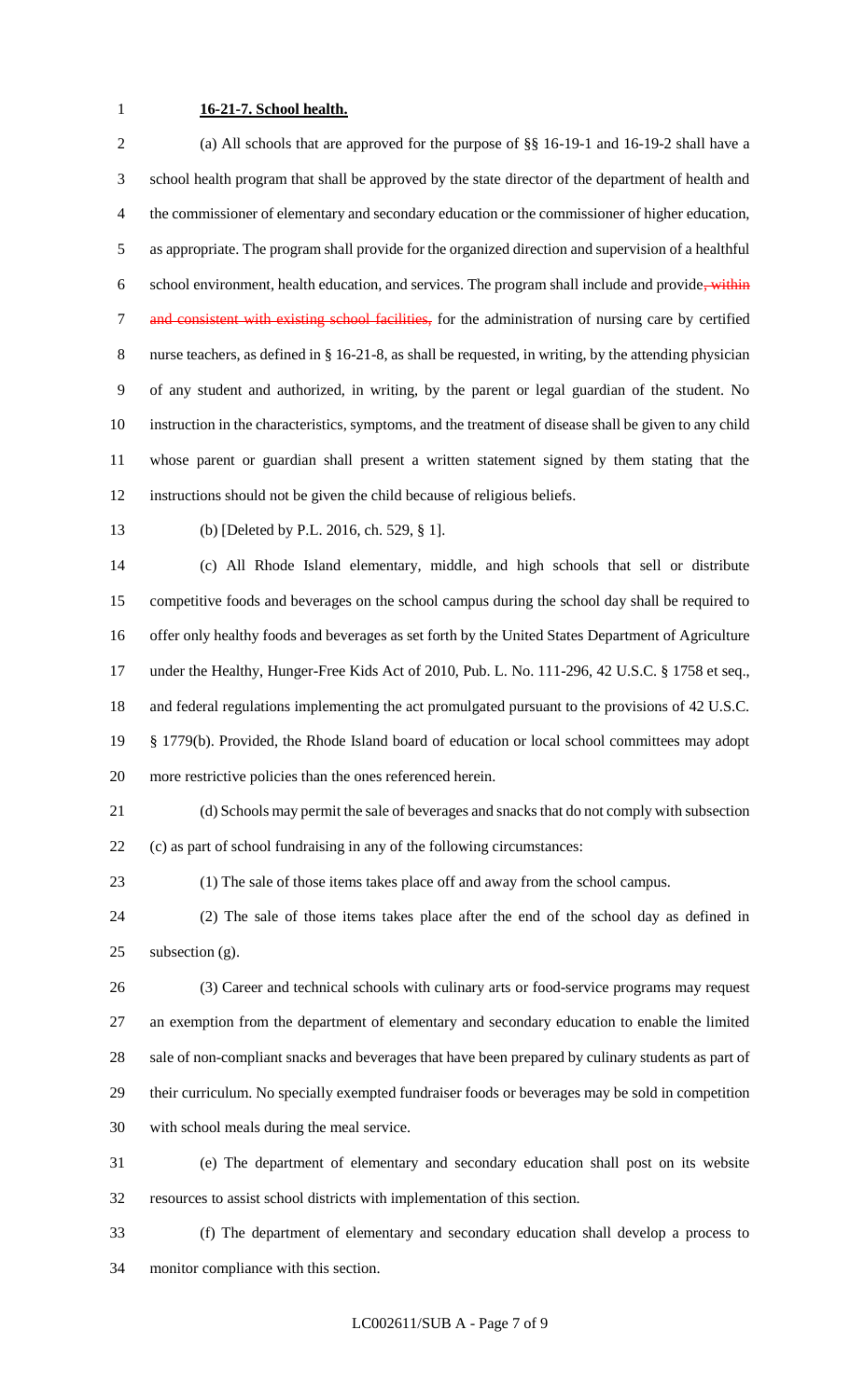- (g) Definitions. As used in this section:
- (1) "Competitive foods" means all foods and beverages, other than meals reimbursed under the Richard B. Russell National School Lunch Act (42 U.S.C. § 1751 et seq.) and the Child Nutrition Act of 1966 (42 U.S.C. § 1771 et seq.), available for sale to students on the school campus during the school day.
- (2) "School campus" means all areas of the property under the jurisdiction of the school that are accessible to students during the school day.
- (3) "School day" means the period from midnight before, to sixty (60) minutes after, the end of the official school day.
- (h) The standards set forth and referenced in this section shall apply throughout the entire school campus, including, but not limited to, a la carte food sale, school stores, vending machines, and fundraisers held during the school day.
- 

## **16-21-8. Certified nurse-teacher.**

 (a) Each school system shall employ certified nurse-teacher personnel certified by the state department of elementary and secondary education; provided, however, that this section shall not apply to those school districts which are currently allowed to share certified nurse-teacher personnel by the department of elementary and secondary education. The school health program as defined in § 16-21-7 shall only be staffed by certified personnel. (b) Each elementary or secondary school with a school-based health center on site shall

- 20 employ or have on staff certified nurse-teacher personnel certified by the state department of
- elementary and secondary education to be on site and/or available for consultation, at a minimum,
- 22 during the school-based health center hours of operation.
- SECTION 4. This act shall take effect upon passage.

======== LC002611/SUB A ========